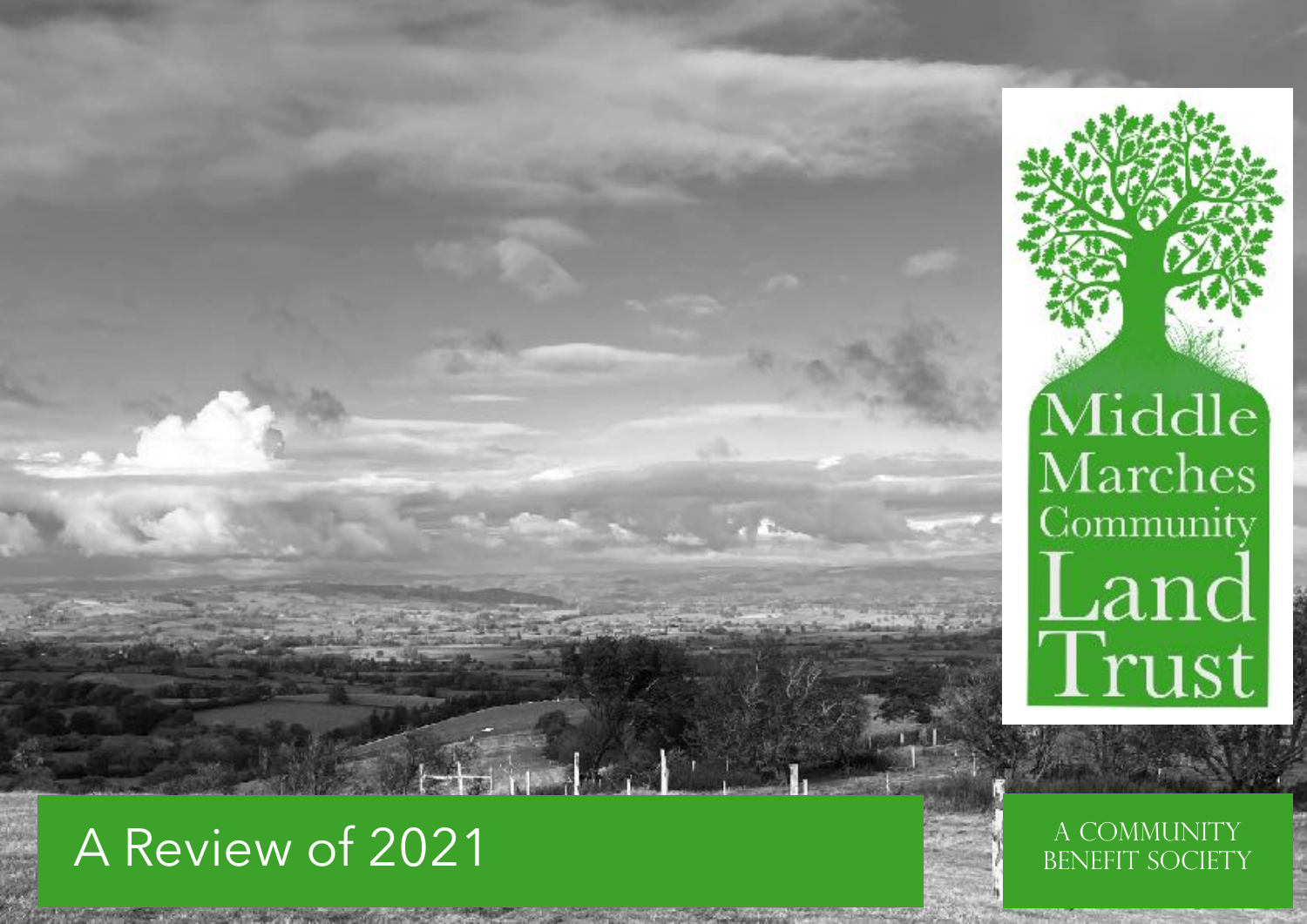#### Introduction

The last year has been a strange one, Covid has knocked back many of the things we had expected to be doing, most especially all of our direct contact, events and outreach. However we have managed to make some progress towards our original goals. The space created has allowed us to work on important things we needed in terms of our governance and organisation, and to think about our priorities for the next few years within our first Business Plan

This review summarises progress since our first General Meeting in January 2020.

### The background to the establishment of the Trust

There has long been the vision for a connective project between the Stiperstones and the Long Mynd. Five years ago Natural England (NE) and the National Trust (NT) produced a Scoping Study for a 'Stepping Stones Project' to make this a reality. The project envisioned incrementally creating landscape Stepping Stones made up of strategic nodes and corridors for wildlife.

One of the original objectives was to do this in perpetuity, which in effect means acquiring ownership of key areas of land and would require the foundation of a new independent Trust to hold this asset. In 2016 a report was commissioned on 'The creation of a new landowning organisation able to hold land in perpetuity' at the request of NE and NT. Much of the feasibility work was completed by some of the current Middle Marches Community Land Trust (MMCLT) founding Board.

Three years ago an interim Board was established, and in 2020 this morphed and expanded into the current Board

The organisation is constituted as Community Benefit Society, owned and controlled by local shareholders. There are now over 75 shareholders, mostly from the local area, who help shape and steer what MMCLT does.

#### What we were set up to do

The Middle Marches Community Land Trust (MMCLT) was launched in April 2019, to provide the vehicle for local ownership of land, but also to fulfil a wider agenda. We want to act as a catalyst that helps unlock new ideas and to find practical solutions that can sustain our landscape, its wildlife and our communities into the future. We also see our role as helping develop a dialogue and debate to explore ways to make the transition we need happen, part of this is by developing an information hub. MMCLT is certainly not here to duplicate or repeat the work of others, but to add capacity and value to the existing set of organisations, communities and individuals working across the area.

The Middle Marches is centred on the Shropshire Hills, but extends into Wales and along its borders. Within this area we would like to create a better connected landscape; for wildlife, our communities, for food and farming. In practice this means creating and linking key habitats, provide a haven for wildlife and better connectivity. We also aim to promote regenerative agriculture and stimulate local food and wood production and simple direct supply chains.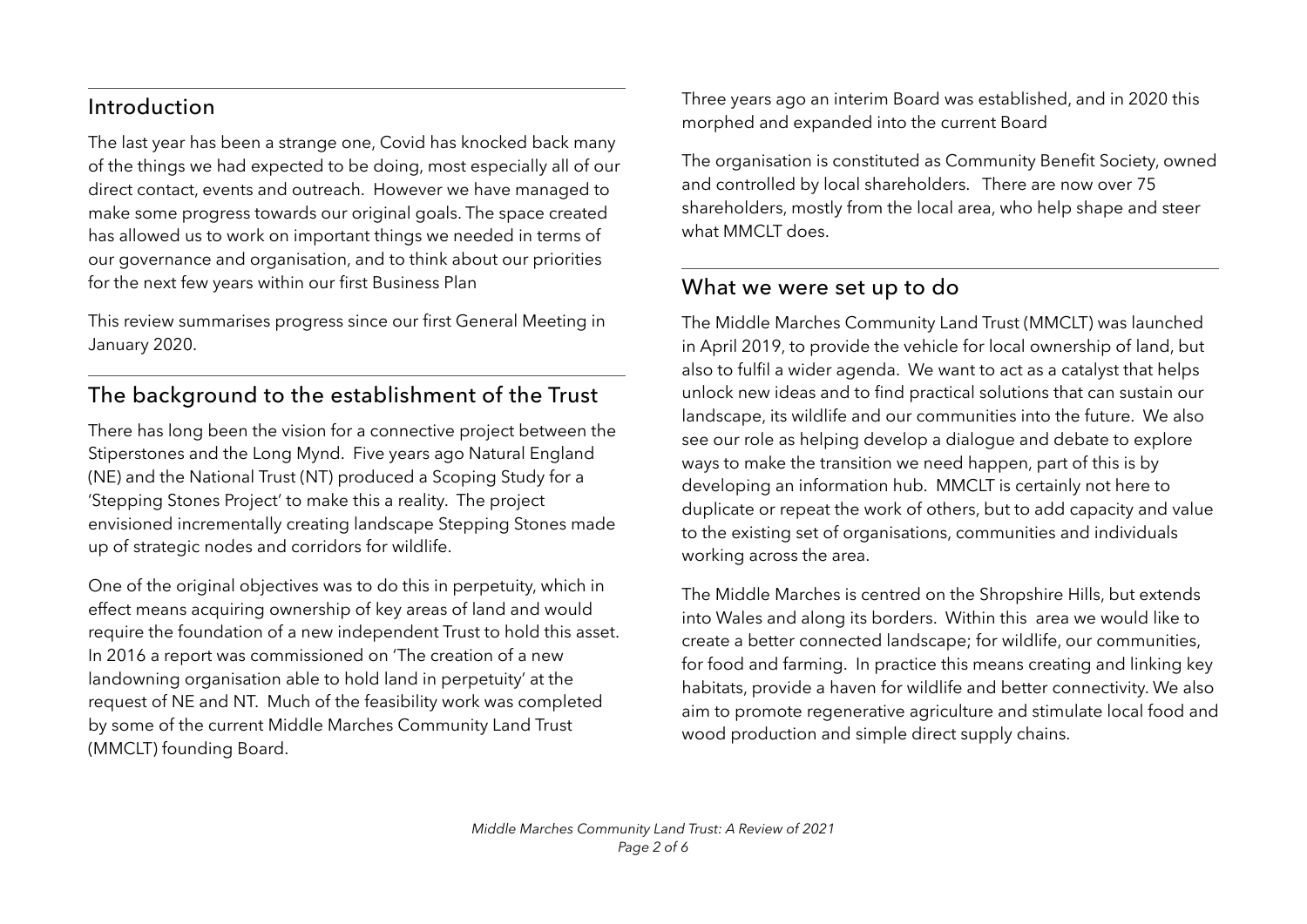#### What we have achieved this year

Over the last year we have made some progress, most particularly by acquiring two pieces of land. Both of these purchases proved our model in different ways, using community energy and interest to acquire land and then to manage it sympathetically to create a more biodiverse and productive landscape.

#### Cudwell Meadow

MMCLT has worked with Stretton Wetlands Interest group to buy a three-acre field on the edge of Church Stretton called Cudwell Meadow. A public appeal raised £25,000 in under four months and virtually all the donations were given by local people.

Management carried out involved haymaking followed by grazing and discussions over management of the held with the Environment Agency over management of the watercourse.

### Norbury Hill

Norbury Hill, sitting between the Stiperstones and Long Mind, is an important part of the Shropshire Hills landscape. Our bid to buy half of the 94 acres up on Norbury Hill was successful. The purchase eventually was completed in mid 2021.

In 2021 a full ecological survey has been undertaken, and from this a comprehensive management plan is being developed, with a particular target to enable Curlew to breed over the coming years. It is also a stronghold for the Small pearl bordered fritillary butterfly and many unusual wetland plants. Grazing management has been continued, bracken management started, visits for shareholders undertaken

#### Nind

We had hoped to have obtained a lease on a 10 acre site just north of Bishops Castle, which has not been managed for over 20 years. This should still happen in 2022 subject to a number of conditions being fulfilled.

### Marches Grow Local (MGL).

Marches Grow Local (MGL) are still exploring ways to develop a new food project.

#### Working with our partners

We have been blessed to be at the heart of a strong working network including Stepping Stones Partnership, especially the National Trust and Natural England, the AONB Partnership, Community Wildlife Groups and a number of landowners, farmers and local estates who have been very supportive and constructive

We have been very grateful to receive funding in 2021 from Stepping Stones which will help MMCLT greatly.

#### Acting as a Hub

Our desire to acting as an information hub is still alive, and after a strong start, Covid intervened, so this has obviously been less face to face and more virtual. This has begun through creating a web based green pages that promotes local skills and businesses, trades and products.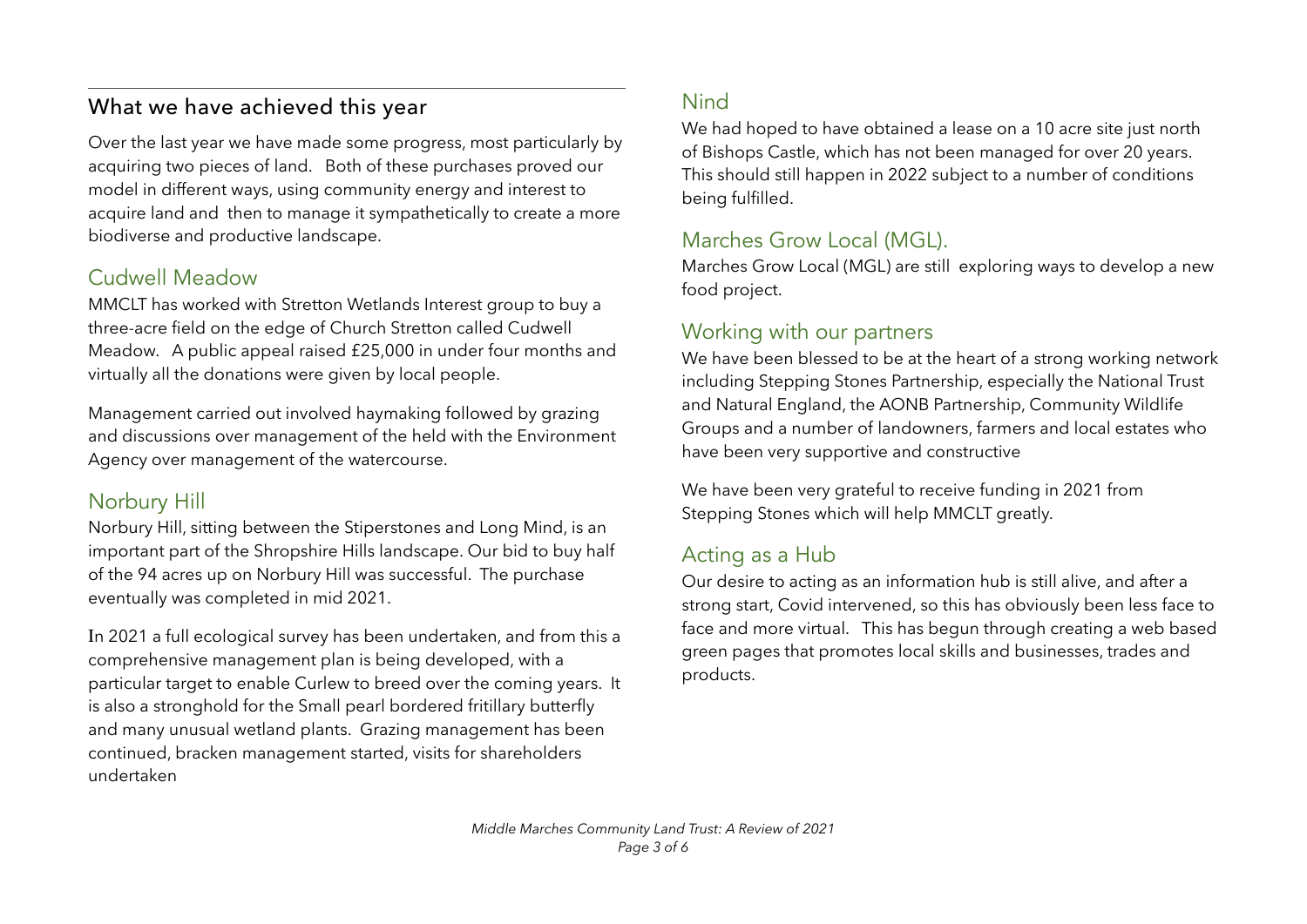## Structure, Governance and Management

The Trust's General Meeting, at which the first formal Board was elected, was held on Thursday the 21st of January 2020.

During the meeting the original interim 5 founding Directors were formally voted in alongside 4 new Directors. A further Director, Louise Robbins was coopted onto the Board during 2021. An original founding Director, Lizzie Hulton Harrup, stood down at the meeting and we thank her for her massive help during the formation of MMCLT.

During Covid the new Board have spent time establishing new systems and making plans for the organisation. This has included writing our first 5 year Business Plan, which gives us much needed direction. Appointing a new Treasurer has improved our financial systems. An acquisition strategy has been written too. All of these things have helped provide us with a firm footing from which launch our work next year and beyond.

#### Our finances

Since the last annual review we have purchased Norbury Hill and Cudwell Meadow spending much of the revenue that we had at the time. Thanks to the loan we were given for Norbury Hill we are still very much in the black, holding reserves of £22,746.

These have now been assigned as follows:

- $*$  General reserves (including shareholdings) £ 3,173
- Norbury Hill £14,849
- Cudwell Meadow £ 2,061
- **K** Marches Grow local £ 2,663

In terms of the year to date we have income of £7,195 mainly donations and grants and expenditure of £5809 which is split approx 2.2K each for Norbury Hill and Cudwell Meadow plus 1.4K for general expenses (administration, subscriptions, insurance and licence fees).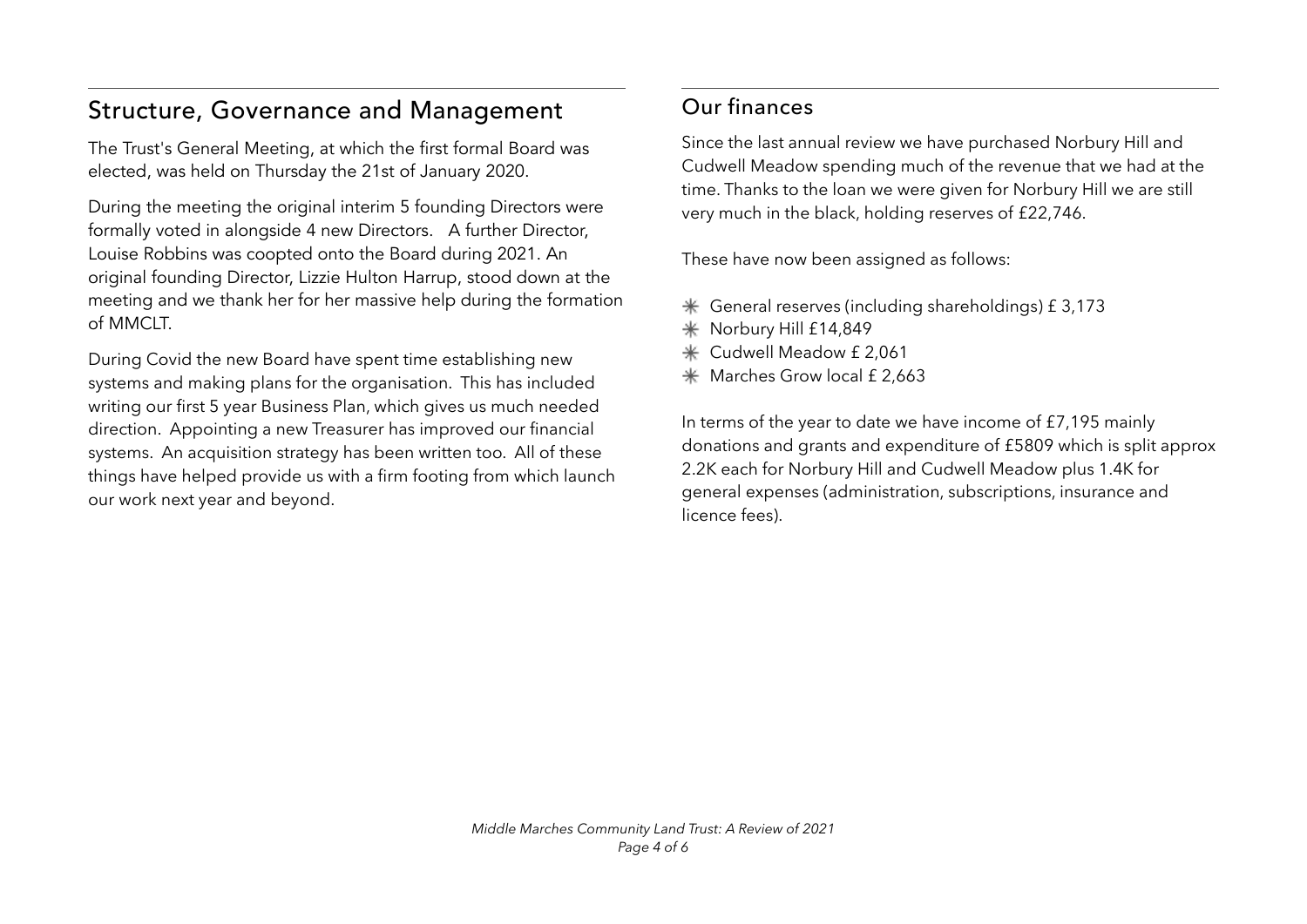#### Looking forward - what we want to do in 2021

Although this year has seen reduced activity, we have much planned for MMCLT. We have produced a first Business Plan which gives us a structure for the next three years. We would recommend that you look at this to get a flavour of what we want to do.

#### Some key things are;

- $*$  Manage the two sites we have and ensure we access funding from grants and rents to help create income.
- $*$  Sign an agreement at Nind.
- $*$  Start to run events and activities again, including a conference in late 2022.
- $*$  Update and develop our website, although we have found someone willing to undertake the work.
- $*$  Reinstatement of our programme of visits and discussions concerning land management
- $*$  Develop our information hub further.
- $*$  Do more work to create a stable and sustainable organisation via fund raising, income generation and external funding.

#### Please contact us and get involved

If you would like more information about any of our activities, becoming a shareholder, volunteer or supporter, please email us at [info@middlemarchescommunitylandtrust.org.uk](mailto:info@middlemarchescommunitylandtrust.org.uk) or check out our website

You can write to Enterprise House, Station St, Bishops Castle, SY9 5AQ

#### Thank you

It has been a productive first year for MMCLT. We have made significant progress in a short time, and it gives us great confidence and positivity that there is support for and a place for our organisation in the area.

We thank you hugely for all of your support, and hope we can continue to make positive progress in 2022.

The MMCLT Board

November 2021